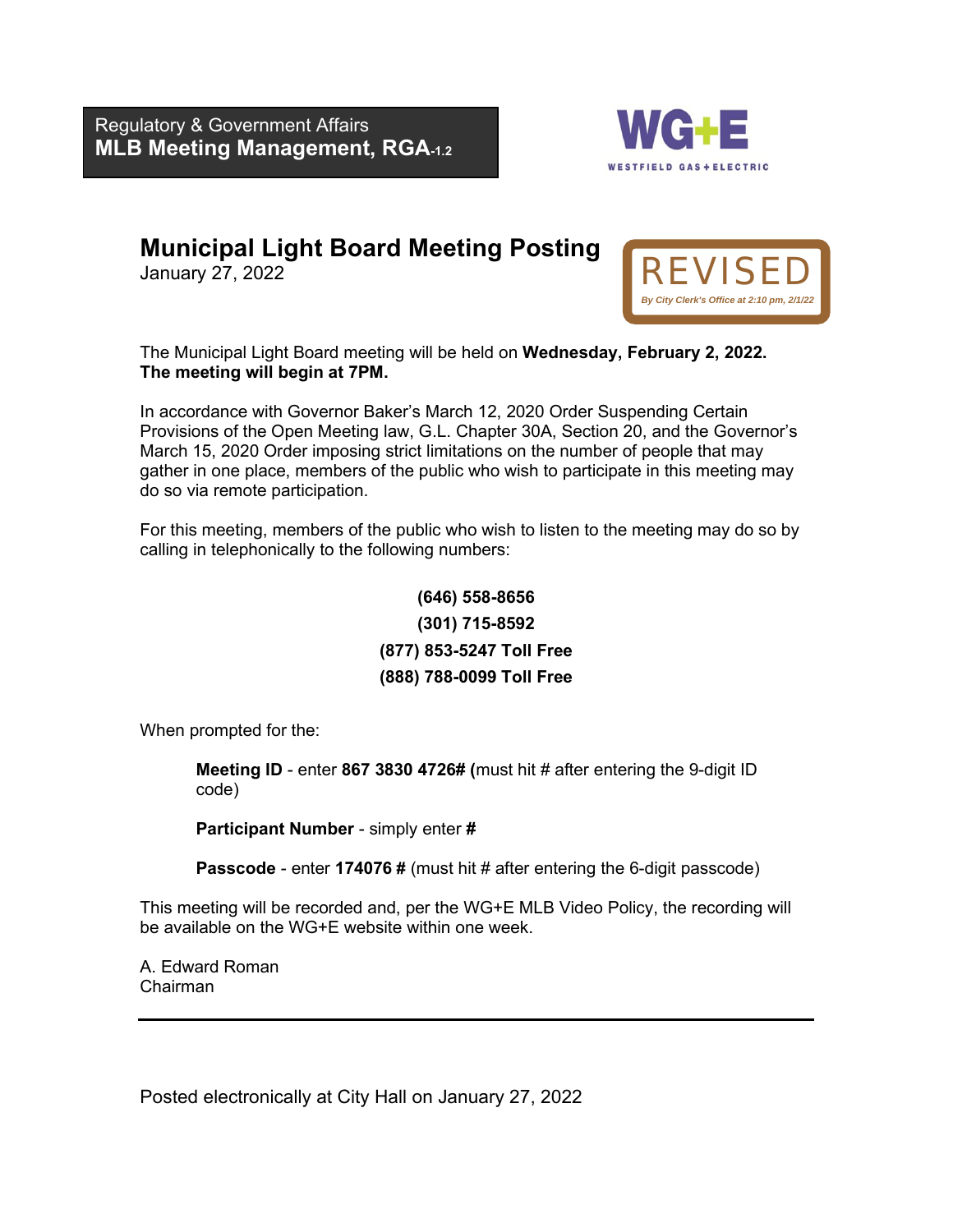# **Agenda**



## **February 2, 2022** MUNICIPAL LIGHT BOARD MEETING

Westfield Gas & Electric 40 Turnpike Industrial Road Westfield, Massachusetts

- **I. CALL TO ORDER**
- **II. ROLL CALL (7:00 PM)**

| Ward 1 Commissioner           | Kevin M. Kelleher (KMK)  | 6 |
|-------------------------------|--------------------------|---|
| Ward 2 Commissioner           | Ray Rivera (RR)          |   |
| Ward 3 Commissioner           | Dawn Renaudette (DR)     | 1 |
| Ward 4 Commissioner           | Francis L. Liptak (FLL)  | 2 |
| Ward 5 Commissioner           | Joseph B. Mitchell (JBM) | 3 |
| Ward 6 Commissioner           | Robert C. Sacco (RCS)    | 4 |
| <b>Appointed Commissioner</b> | A. Edward Roman (AER)    | 5 |

#### **III. PLEDGE OF ALLEGIANCE:**

#### **IV. READING OF THE RECORD OF:**

- a) January 5, 2022 Regular Session
- b) January 5, 2022 Executive Session
- **V. PUBLIC PARTICIPATION (Maximum time: 30 minutes/3 minutes per person, excluding personnel issues)**

#### **VI. COMMUNICATIONS RECEIVED BY THE GAS AND ELECTRIC**

- a) Customer Compliment-6 William Street
- b) Customer Compliment– Social Media
- c) Customer Compliment- Social Media
- d) Customer Complimnet- Valley View Drive
- e) Customer Compliment- Munger Hill Road
- f) Customer Compliment- 25 Raddison Lane

#### **VII. REPORTS FROM THE GAS AND ELECTRIC**

- A. Action Required Items
	- a) Financial Review 2021- JSN
		- i. Winter Supply Update- KJB
	- b) 2021 Drug and Alcohol Testing Annual Report TPF
	- c) City Engagement Report TPF
	- d) Westfield Warm Distribution Update TPF

#### **2022 Meeting Schedule**

| Wed | January 5, 2022   |
|-----|-------------------|
| Wed | February 2, 2022  |
| Wed | March 2, 2022     |
| Wed | April 6, 2022     |
| Wed | May 4, 2022       |
| Wed | June 1, 2022      |
| Wed | July 6, 2022      |
| Wed | August 3, 2022    |
| Wed | September 7, 2022 |
| Wed | October 5, 2022   |
| Wed | November 2, 2022  |